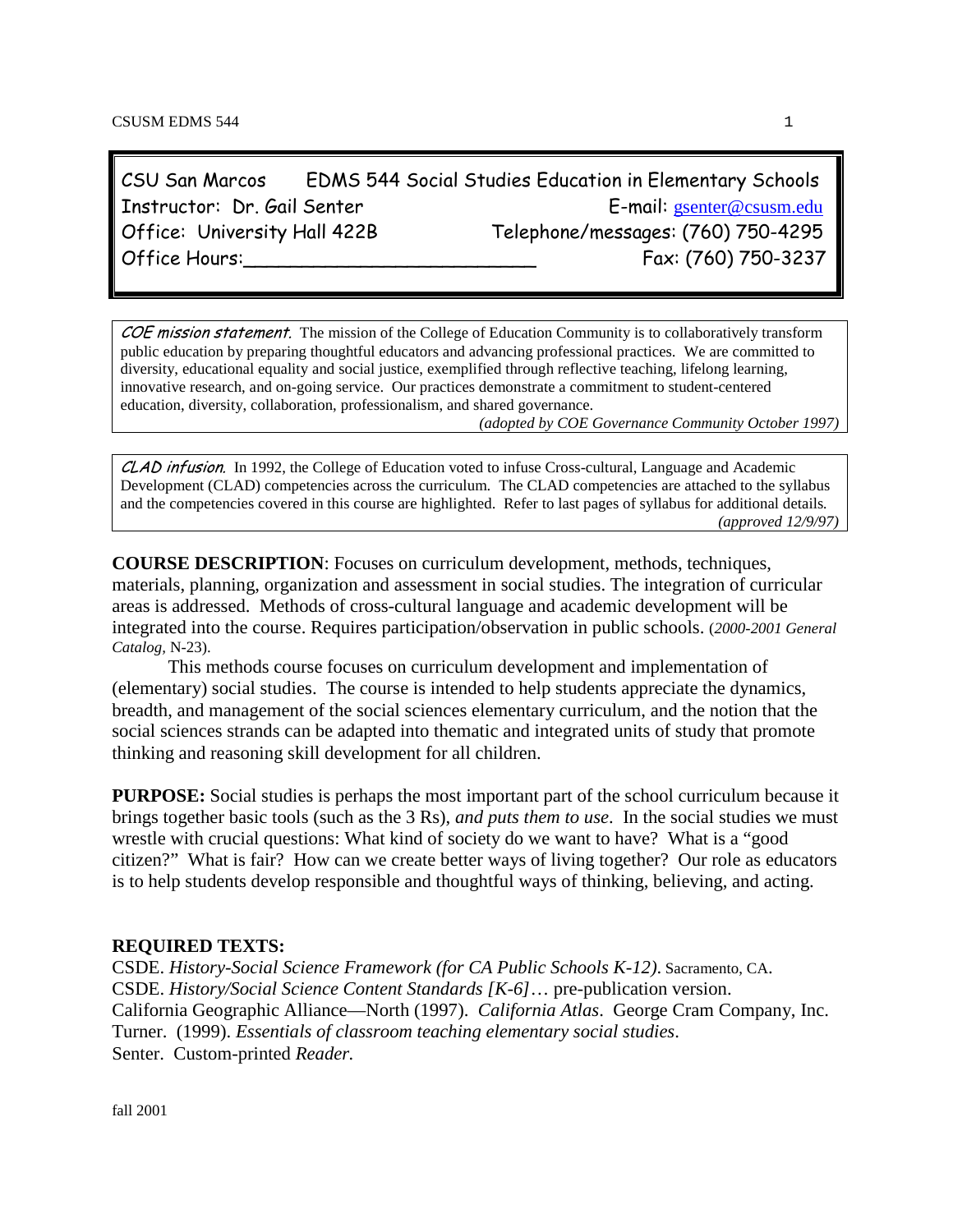## **COURSE OBJECTIVES: Upon completion of EDMS 544, the student/teacher trainee will demonstrate understanding of :**

- 1. theory and knowledge gained from other CSUSM courses and from observation/ participation experiences in public school settings by applying them to activities and assignments in EDMS 544;
- 2. dynamics and breadth of history/social studies/social sciences program by applying the *California History-Social Sciences Framework*, new H/SS *State Standards*, and related state documents to planning and to the elementary classroom experience;
- 3. of community resources, technology, and non-print materials available to teachers as potential teaching resources to strengthen the social studies program by integrating them into planning and teaching experiences
- 4. lesson planning and teaching by preparing a social studies unit and/or lessons for a gradelevel study, that infuse a multicultural perspective and use primary source materials, the arts, and oral history methods;
- **5.** current issues related to social sciences education by analyzing them in discussion and applying them to teacher considerations and decisions made when preparing for teaching, and later when assuming responsibility for students;

Additionally, upon completion of EDMS 544, the student (teacher trainee) will:

- 6. appreciate the complexities of the history/social studies/social sciences curriculum
- 7. value history/social studies/social sciences as a field of study

## Expectations and professionalism

Teacher education is a professional preparation program, and students are expected to adhere to standards of dependability, confidentiality, academic honesty, and writing achievement.

Regarding attendance**:** The effectiveness of this course is in direct measure to the discussions, interactions, and sharing that occurs during class meetings. Further, for you to blend theory (textbook and discussions) with practice (classroom realities), attendance, punctuality, and participation are essential. *Attendance*, defined as a full class meeting, will be recorded *by the instructor* on nametags distributed at the beginning and collected at the end of every class meeting.

"At a minimum, students must attend more than 80% of class time, or *s/he may not receive a passing grade for the course* at the discretion of the instructor. If you miss two class sessions or are late (or leave early) more than three sessions, you cannot receive a grade of  $A$ . If you miss three class sessions, your highest possible grade is a  $C<sup>+</sup>$ . Should the student have extenuating circumstances, contact the instructor as soon as possible." *(COE policy adopted 1997).*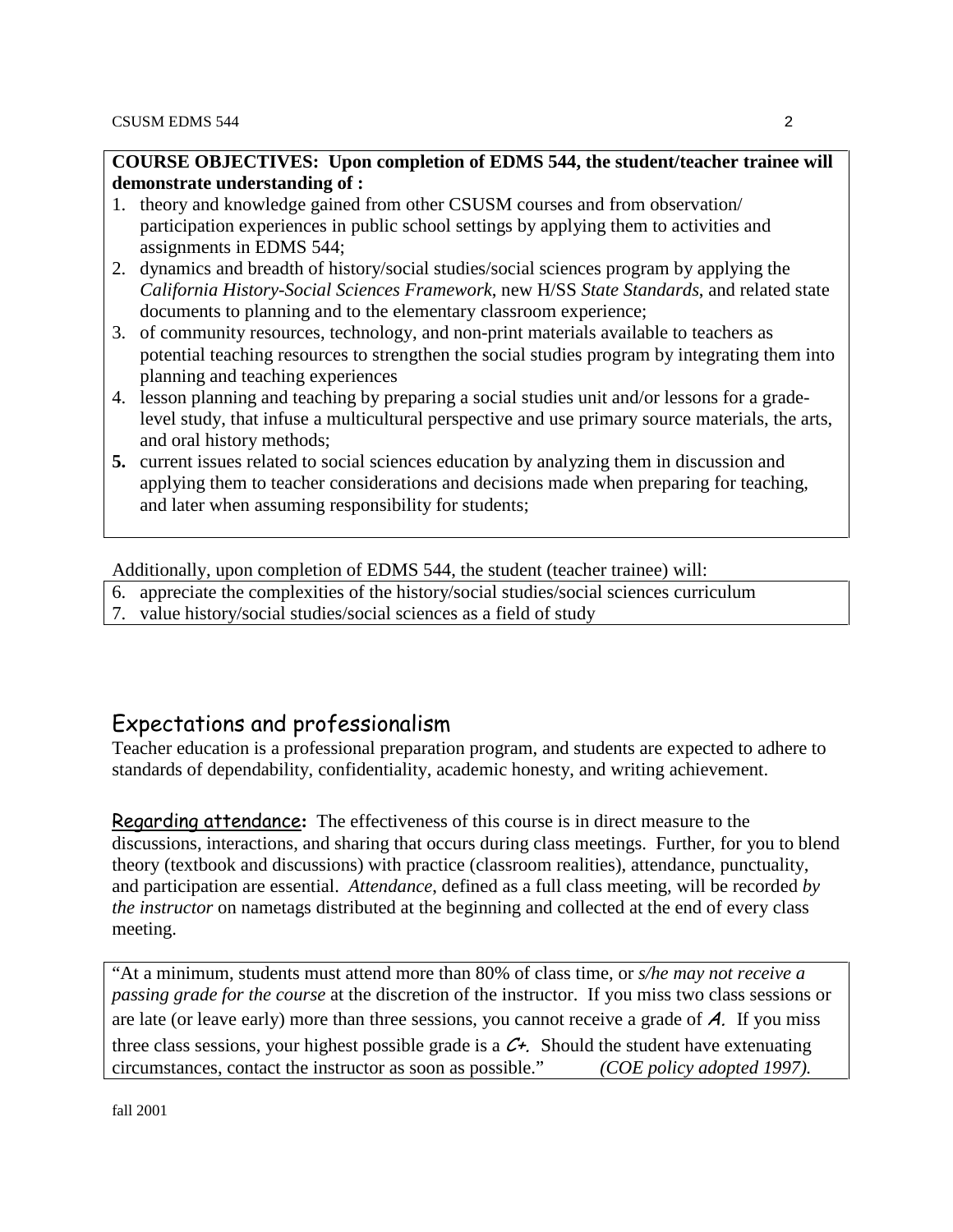CSUSM EDMS 544 3

- While I appreciate the courtesy of being told by a student when s/he will be absent, I do not distinguish between excused and unexcused absences.
- Absence for critical or emergency situations will be evaluated by the instructor on a case-bycase basis, and *may* be excused.
- Arriving late or leaving early will lower your overall course grade.
- As stated above, two missed class sessions (or three or more tardies and/or early departures): cannot receive an A or an A-. The *highest* grade you will receive is B+.
- As stated above, three or more missed class sessions: cannot receive a  $B^+$ , B, or B-. *The highest* grade you will receive is C+.

Punctuality. Please be on time to class and ready to work, and return promptly from breaks. Dependability. Come to class prepared to discuss readings and to participate actively in

discussions. When involved in group projects, share your resources and accept responsibility and accountability for the final outcome by fulfilling your obligations.

Collaboration. Work together in a supportive and mutually beneficial way.

Regarding assignments: Students are responsible for all assignments. Dates for presentations and written assignments appear on the tentative course calendar in the course materials; absences *do not* affect due dates.

Please be prompt with your work. The *highest* score late work will earn is B+, and will be returned without comment/critique. (Scores will be given on a sliding scale over a three-week acceptance period.)

*\*\*A minimum grade of C+ in this course is allowable; however, CSUSM College of Education requires that students maintain a minimum average of B- for the entire program.* 

Regarding Below Standard work: Students who earn a grade lower than  $B$ - on a paper may be invited to rewrite it, with prior approval from the instructor (I will make a note on your original work). Rewrites are limited to one assignment per student. The rewrite, along with the original work, will be due one week after the original paper is returned to the student. *Note:* Both grades will be averaged; consequently, reworked papers will not be eligible for an A grade.

## General criteria for written assignments:

You may use the services of the Writing Center to assist you in producing graduate level papers. In general, the following expectations apply to all written assignments:

- content quality: depth and breadth, reflection and insights, scholarly discussion
- writing clarity, including mechanics, spelling, grammar, appropriate language (Continued errors, as well as sexist and racist language are inappropriate and unacceptable.)
- overall appearance, completeness, timeliness, and inclusion of cooperative worksheet and/or other appropriate forms
- all assignments, except for in-class work such as quick writes and field observations, are to be typed, double spaced.

fall 2001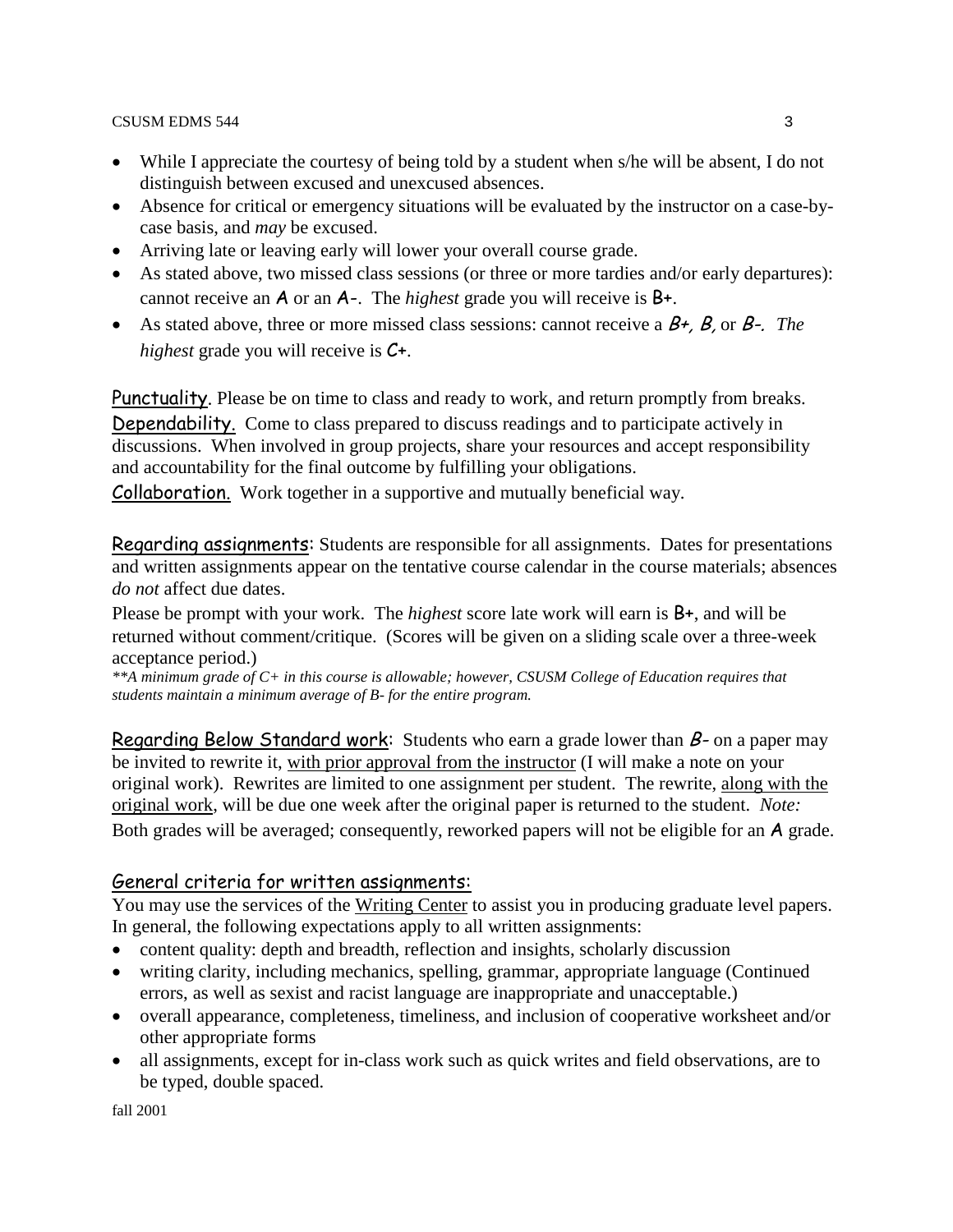| <b>General grading scale:</b> |                                                                 |  | $A = 100-93\%$ ; $A = 92-90\%$ |
|-------------------------------|-----------------------------------------------------------------|--|--------------------------------|
|                               | $B+=89-87\%$ ; $B=-86-83\%$ ; $B-=82-80\%$<br>$C_{\pm} = 79-77$ |  |                                |
|                               |                                                                 |  |                                |

*\*\*Remember: You must maintain a B average (3.0GPA) in your teacher education courses to receive a teaching credential from the State of California.*

COURSE ASSIGNMENTS FOR EDMS 544: (when available, refer to custom-printed course *Reader* for specific assignment details and expectations).

READINGS.Textbook and supplemental readings provide the foundation for class discussions, participation, and assignments. Additional related readings also might be assigned.

(10) READING RESPONSE LOGS, due *weekly*. This log gives you opportunity to briefly respond to the assigned readings by noting the points you feel are the most vital (along with the page number), and the reasons why you find each point important, intriguing, usable, or questionable. The first minutes of class will be spent exchanging your log with a partner and commenting on each other's points.

FIELDWORK (minimum 12 hours)**.** During the course, students are expected to participate in a public school classroom setting, and provide a completed Field Experience Form/observation log to document the hours and experience. *Note:* Submission of a formal write-up (2 pages, double-spaced) that highlights what you learned, may earn up to 2 points extra

INTERVIEW, due \_\_\_\_\_\_. In order to confirm how social studies currently is presented in area public schools, interview an elementary teacher as to his/her social sciences program. You will have opportunity to share/compare your interview findings in class. *Note:* Submission of formal write-up of probing questions and teacher responses, along with your reflective personal comments/critique, on the date the interviews are due may earn up to 2 points extra credit.

FIELD TRIP PROJECT, due no later than \_\_\_\_\_\_\_. In this assignment, you will explore and share information about a field trip site in San Diego County. By thinking about possible pre-, during, and post-trip teaching activities, as well as questions you might ask during the visit, you will be able to plan an educational rather than a purely recreational field trip. This project also includes a service-learning component.

BOOK CHAT, due \_\_\_\_\_\_. A 4-6 minute presentation of a book (fiction or biography) that complements and is appropriate reading for your grade-level focus of the elementary social studies program.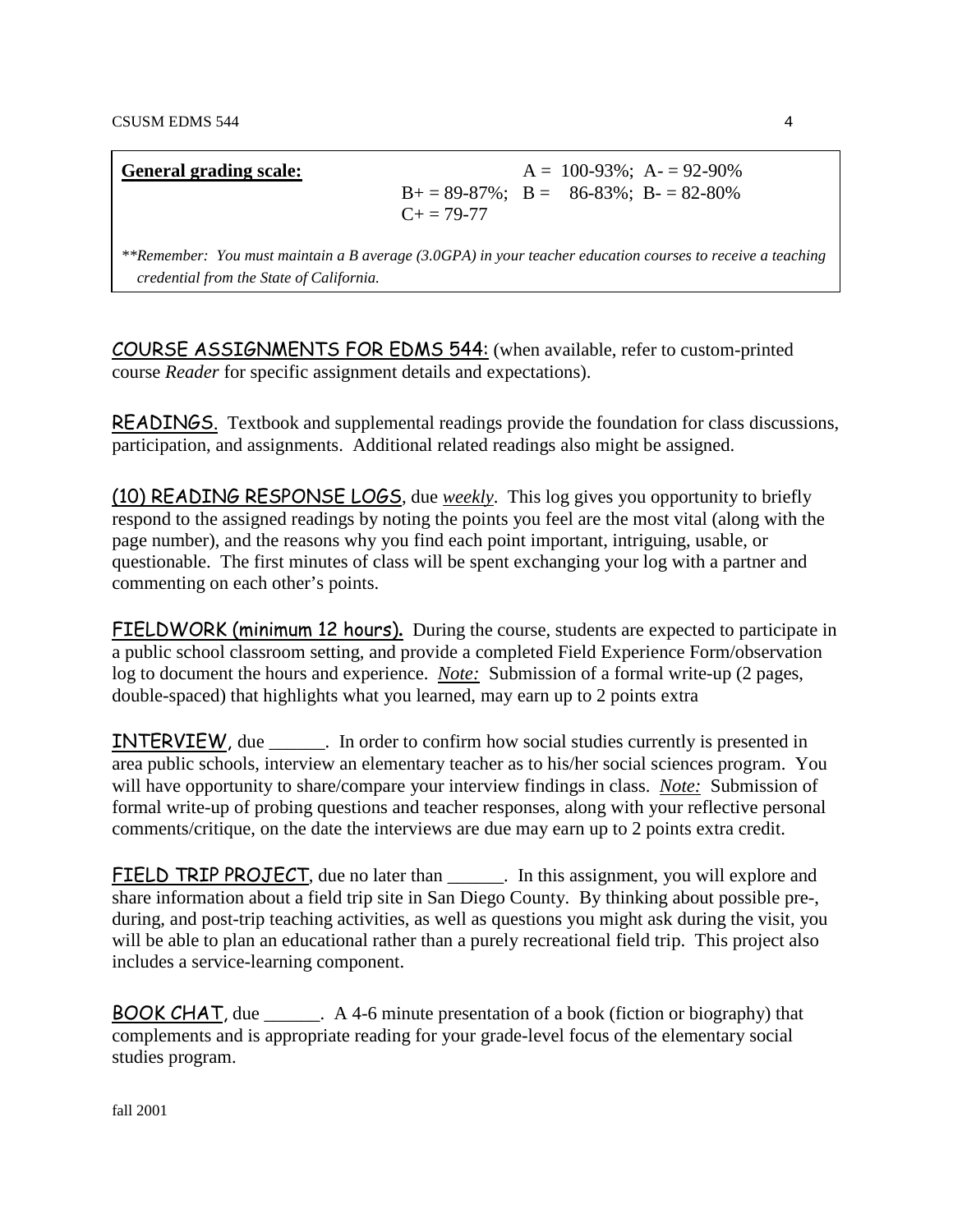ANNOTATED RESOURCE/ INTERNET FILE, due no later than \_\_\_\_\_\_. Review and annotate (10) non-print and/or nontraditional resources, including *Internet* History/Social Science site(s) on the World Wide Web.

OBJECT-BASED LESSON PLAN, due no later than \_\_\_\_\_\_. For you to apply your understanding of using primary and secondary sources to bring the social studies curriculum to life, you will develop one object- or document-based lesson that is appropriate for the gradelevel that you specify.

ORAL HISTORY PROJECT PROPOSAL, due no later than \_\_\_\_\_\_\_\_\_\_. This is a 2-3-page overview of what you expect to accomplish (purpose) and how you plan to do it for your oral history project.

ORAL HISTORY PROJECT, due no later than \_\_\_\_\_\_\_\_\_\_. Conducting oral histories is an exciting way to help children understand that *"history"* is not a dead subject. To the contrary, history is found all around us and continually is being created. This oral history project engages students in a social studies inquiry method where they gather information by interviewing a person(s) about a topic that relates to the grade level social studies curriculum, create a picture book, and then present historical data using the photos and/or drawings.

POSTER SHARE FAIR, due no later than \_\_\_\_\_\_. This will be a visual and oral presentation. By recreating one page from your picture book as a poster, you will have a visual aid for your oral presentation highlighting your oral history project.

|                   | <b>QUICK SUMMARY: COURSE REQUIREMENTS and EVALUATIONS</b>                    |
|-------------------|------------------------------------------------------------------------------|
| nc/ec             | teacher interview                                                            |
| 10 <sub>pts</sub> | reading log                                                                  |
| 15 <sub>pts</sub> | field trip project                                                           |
| 5 <sub>pts</sub>  | book chat (fiction or biography)                                             |
| 10 <sub>pts</sub> | annotated resource/ <i>Internet</i> file                                     |
| 5 <sub>pts</sub>  | oral history project proposal                                                |
| 20pts             | oral history project                                                         |
| 15 <sub>pts</sub> | object-based lesson plan                                                     |
| 10 <sub>pts</sub> | oral history poster share fair                                               |
| 10 <sub>pts</sub> | participation, attendance, and the minimum 12 hours of observation/fieldwork |
|                   |                                                                              |